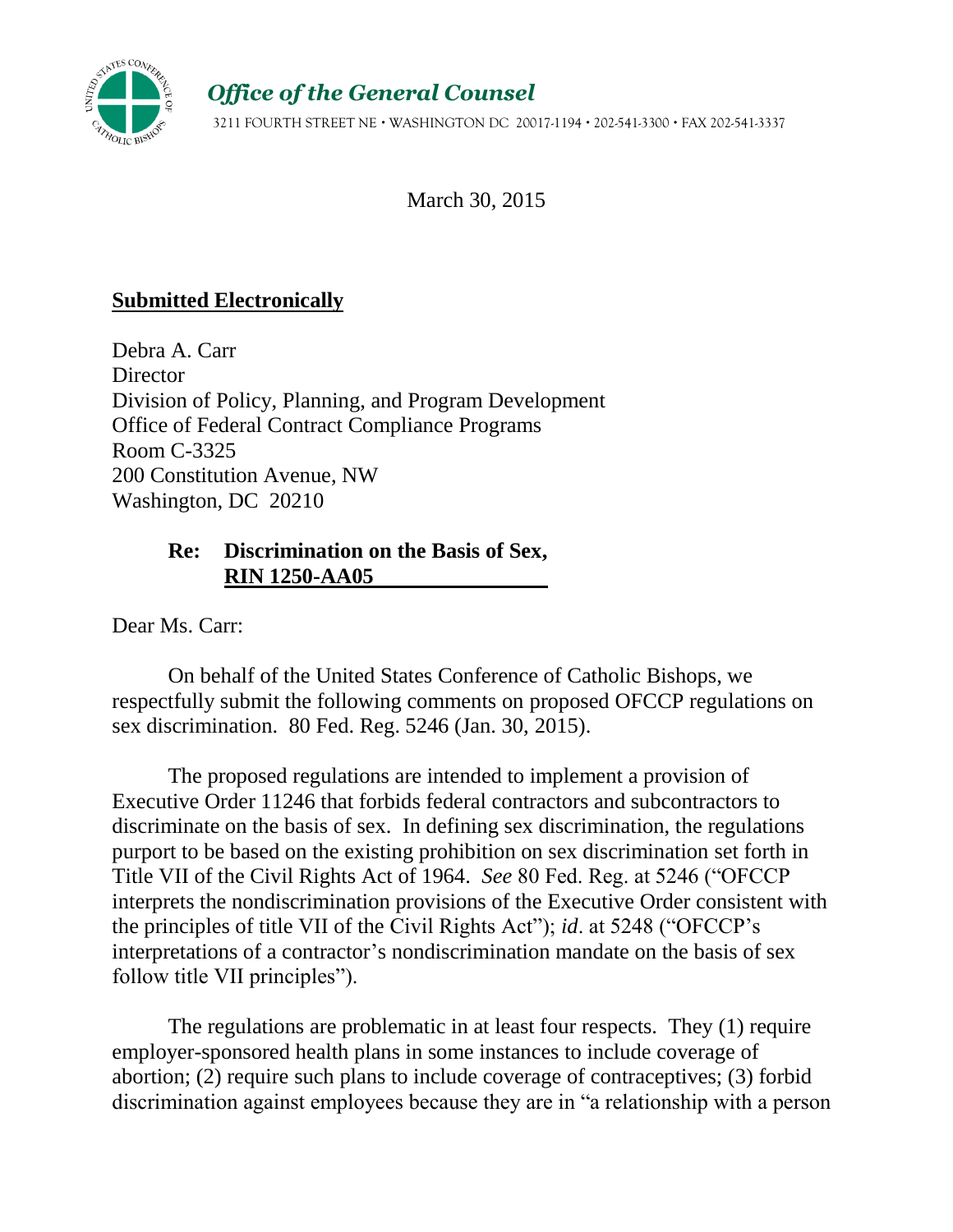of the same sex," and (4) forbid discrimination on the basis of "gender identity" or "transgender status."

The first requirement violates the Weldon amendment, which forbids discrimination against health care providers and health plans that decline involvement in abortion. The other three are inconsistent with Title VII. Because they either conflict with a federal statute or are inconsistent with the statute on which they purport to be based, all four regulatory requirements violate the Administrative Procedure Act ("APA"). Even if this were not the case, each of the requirements—the first two as applied to prospective or actual federal government contractors and subcontractors with religious objections to abortion or contraceptive coverage, and the last two as applied to prospective and actual federal government contractors and subcontractors with religiously-motivated employee conduct standards at odds with the stated prohibitions—violates the Religious Freedom Restoration Act ("RFRA").

More detailed comments follow.

## **I. Violation of the Weldon Amendment**

The proposed regulations would require federal contractors and subcontractors to provide abortion coverage in their employee health plan in cases where the mother's life would be endangered if the unborn child were carried to term. 80 Fed. Reg. at 5278.

This provision is based on the Pregnancy Discrimination Act ("PDA"). Passed in 1978, the PDA amends Title VII's definition of sex discrimination to forbid discrimination on the basis of pregnancy. The PDA states that the prohibition against pregnancy discrimination "shall not require an employer to pay for health insurance benefits for abortion, except where the life of the mother would be endangered if the fetus were carried to term...." 42 U.S.C. § 2000e(k).

Shortly after its enactment, we filed suit to challenge the PDA's requirement to provide abortion coverage. The litigation was dismissed due to the absence of a case or controversy. *National Conference of Catholic Bishops v. Bell*, 490 F.Supp. 734 (D.D.C. 1980). The district court concluded, among other things, that there was no immediate prospect that the government would require employers to provide health coverage of abortion. *Id*. at 739-40. The court of appeals affirmed the district court's judgment for the reasons set out in the district court's opinion,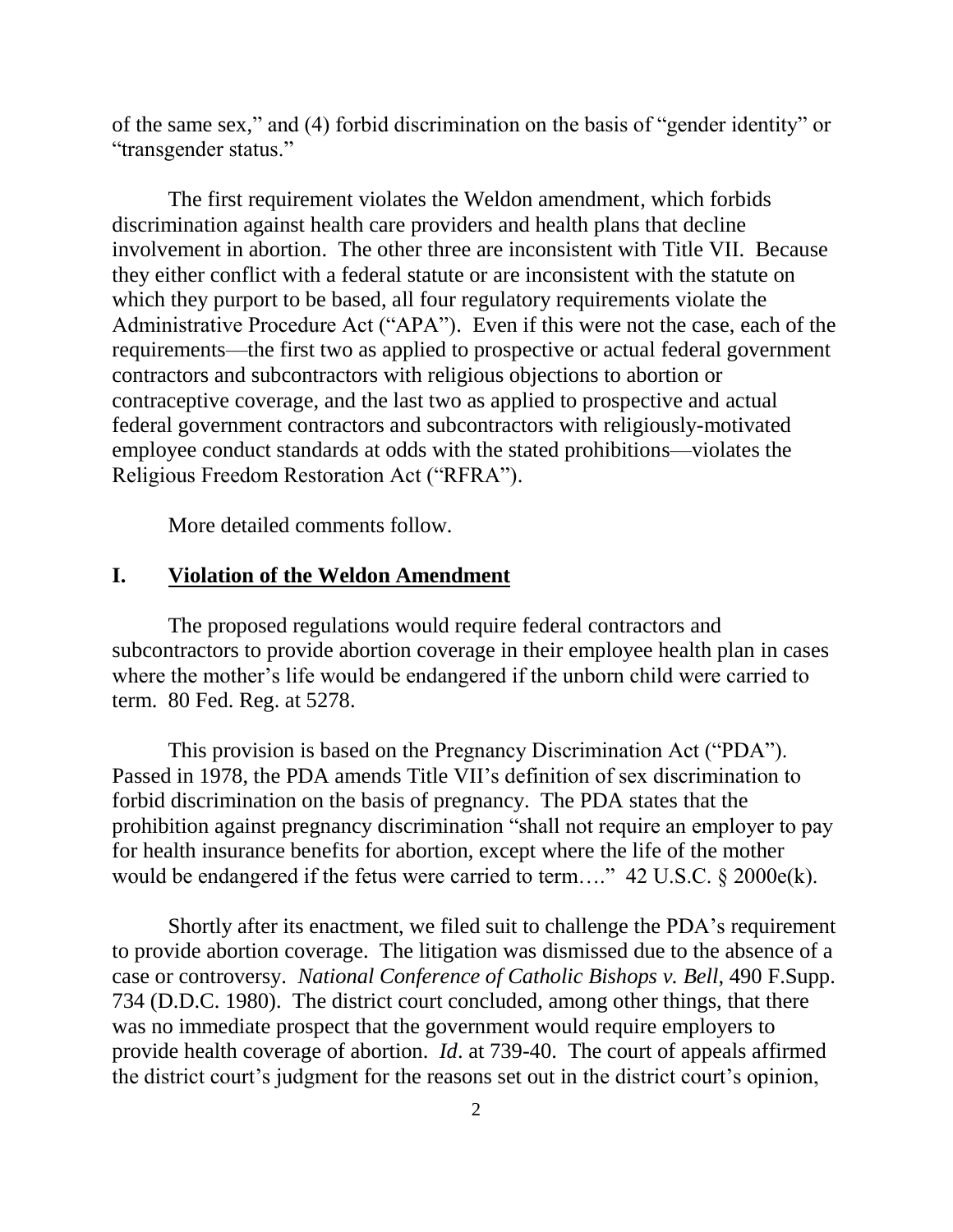and that opinion is set as an appendix to the court of appeals' *per curiam* order. *National Conference of Catholic Bishops v. Smith*, 653 F.2d 535 (D.C. Cir. 1981).

This occurred in 1981. Since then, the federal government has never, to our knowledge, brought an enforcement action against any employer, religious or secular, to require abortion coverage under the PDA, and no court, to our knowledge, has ever ordered such coverage under the PDA.

Eleven years ago, the right to exclude abortion coverage was explicitly codified through enactment of the Weldon amendment. That amendment, which has been included in every Labor/HHS appropriations law enacted since 2004, states that "None of the funds made available in this Act may be made available to a Federal agency or program … if such agency … [or] program … subjects any institutional or individual health care entity to discrimination on the basis that the health care entity does not provide, pay for, provide coverage of, or refer for abortions."<sup>1</sup> The term "health care entity" includes "a health insurance plan, or any other kind of health care ... plan."<sup>2</sup>

Catholic health care providers in particular are bound by Catholic teaching against all direct abortion, as is reflected in the Ethical and Religious Directives for Catholic Health Care Services published by the Catholic bishops of the United States.<sup>3</sup> Catholic and other faith-based employers do, in fact, provide life-saving treatment for pregnant women and coverage for such care, but the treatment is not abortion. Independent studies confirm that these religious institutions provide

<sup>&</sup>lt;sup>1</sup> Consolidated and Further Continuing Appropriations Act, 2015, Pub. L. No. 113-235, Div. G, tit. V, § 507(d) (Dec. 16, 2014).

 $2<sup>2</sup>$  *Id*. One claiming the protection of the Weldon amendment is not required to assert a religious or moral objection to abortion. This is clear from the text of the amendment, which says nothing about religious or moral objections.

<sup>3</sup> U.S. Conference of Catholic Bishops, *Ethical and Religious Directives for Catholic Health Care Services* (Washington DC 2009), Directive 45: "Abortion (that is, the directly intended termination of pregnancy before viability or the directly intended destruction of a viable fetus) is never permitted. Every procedure whose sole immediate effect is the termination of pregnancy before viability is an abortion, which, in its moral context, includes the interval between conception and implantation of the embryo. Catholic health care institutions are not to provide abortion services, even based upon the principle of material cooperation."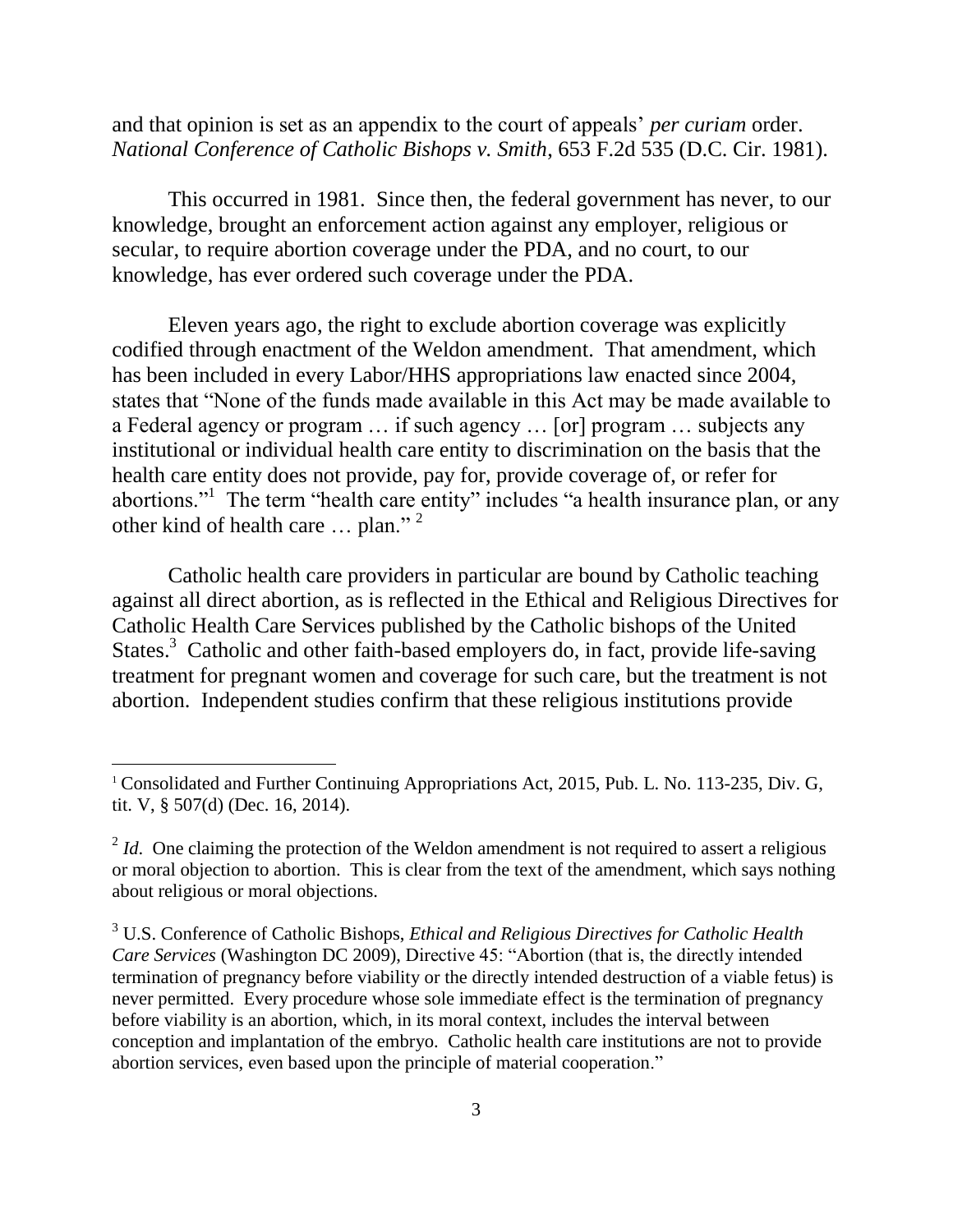higher-quality health care than their secular counterparts (whether for-profit or notfor-profit). 4

Indeed, there is significant credible evidence that the universe of abortions "necessary" to save a woman's life comprises an empty set. Writes one physician who has performed abortions for decades: "The idea of abortion to save the mother's life … medically speaking … probably doesn't exist. It's a real stretch of our thinking."<sup>5</sup> Nearly 50 years ago, the physician after whom Planned Parenthood named its research arm stated that "it is possible for almost any patient to be brought through pregnancy alive, unless she suffers from a fatal illness such as cancer or leukemia and, if so, abortion would be unlikely to prolong, much less save, life."<sup>6</sup> In 1980, a medical expert who later served as U.S. Surgeon General stated: "In my 36 years in pediatric surgery I have never known of one instance where the child had to be aborted to save the mother's life."<sup>7</sup> Writing in 1992, five of Ireland's top gynecologists "affirm[ed] that there are no medical circumstances justifying direct abortion, that is, no circumstances in which the life of a mother may only be saved by directly terminating the life of her unborn child."<sup>8</sup> In 1974, the Director of Medical Genetics for the Mayo Clinic stated that "there are no medical indications for terminating a pregnancy."<sup>9</sup>

<sup>5</sup> Don Sloan, M.D. and Paula Hartz, CHOICE: A DOCTOR'S EXPERIENCE WITH THE ABORTION DILEMMA, p. 46 (New York: International Publishers,  $2<sup>nd</sup>$  ed., 2002).

<sup>6</sup> Alan F. Guttmacher, M.D., "Abortion—Yesterday, Today, and Tomorrow," in THE CASE FOR LEGALIZED ABORTION NOW (Berkeley Cal.: Diablo Press, 1967).

<sup>7</sup> C. Everett Koop, M.D., as told to Dick Bohrer, in *Moody Monthly* (May 1980).

 $\overline{a}$ 

8 John Bonner, Eamon O'Dwyer, David Jenkins, Kieran O'Driscoll, Julia Vaughan, "Statement by Obstetricians," *The Irish Times* (April 1, 1992).

<sup>&</sup>lt;sup>4</sup> A study of 255 health systems found that "Catholic and other church-owned health systems had significantly better quality performance that surpassed investor-owned systems. Catholic health systems are also significantly more likely to provide higher quality performance to the communities served than secular not-for-profit health systems." David Foster, Ph.D., M.P.H. *Research Brief: Differences in Health System Quality Performance by Ownership*, p. 1 (Thomson Reuters, Aug. 9, 2010),

[http://www.nonprofithealthcare.org/uploads/Study\\_Finds\\_Quality\\_in\\_Nonprofit\\_Health\\_System](http://www.nonprofithealthcare.org/uploads/Study_Finds_Quality_in_Nonprofit_Health_Systems_Better-with_Church-Owned_the_Best.pdf) s Better-with Church-Owned the Best.pdf.

<sup>&</sup>lt;sup>9</sup> Dr. Hymie Gordon, Director of Medical Genetics, Mayo Clinic, Rochester, MN (Oct. 15, 1974).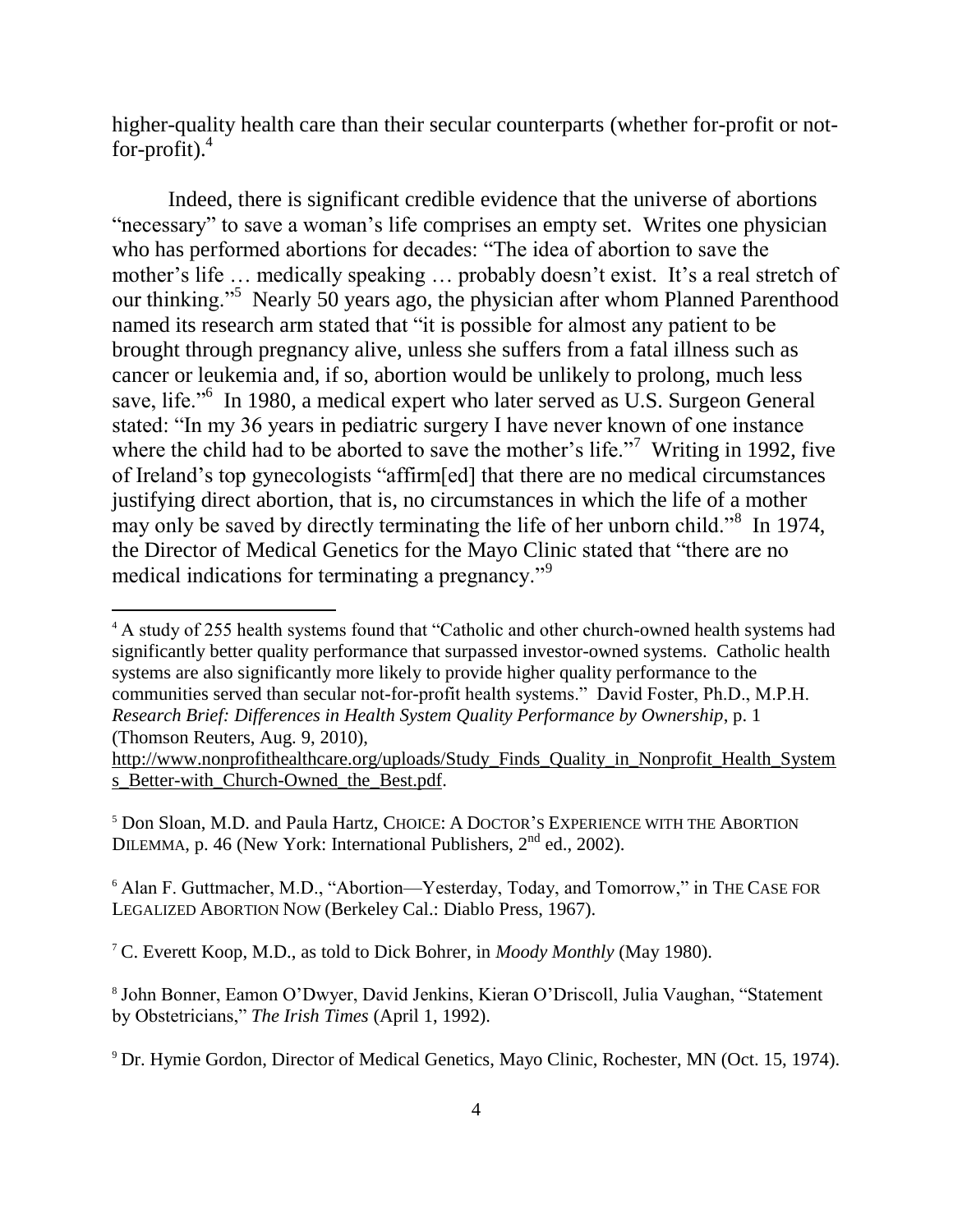All of this was true 30 to 50 years ago, and is certainly no less true today given the improvements in obstetric care that have occurred in recent decades. This was acknowledged in letters to Congress from four experts in emergency medicine and high-risk obstetrics in 2011, when they endorsed conscience language on abortion similar to that of the Weldon amendment as part of a proposal to amend the Affordable Care Act ("ACA"). These experts, speaking from over a century of accumulated medical experience, testified that abortion is not the only way to defend a woman's life in "emergency" situations and that they knew of no case in which a woman's life was endangered due to exceptionless conscience clause laws on abortion.<sup>10</sup>

The President and Administration officials have previously expressed unequivocal support of the Weldon amendment.<sup>11</sup> In regulations enforcing federal conscience laws like the Weldon amendment, the Administration has declared that such laws "have operated side by side often for many decades" with other federal statutes, including statutes on the provision of treatment in medical emergencies, and that the conscience laws as well as these other laws can and should continue to be fully enforced and do not conflict with each other. 76 Fed. Reg. 9968, 9973 (Feb. 23, 2011).

Requiring abortion coverage in some instances, as the proposed regulations would do, would alter the government's enforcement policy over the last 35 years and violate the Weldon amendment, which denies the Executive Branch any authority to require abortion coverage. The requirement should therefore be removed from the OFCCP regulations.

 $10$  Drs. Edward Read Jr., John Thorp, Byron G. Calhoun, and Steve Calvin, letters in support of conscience provisions in the Protect Life Act (112<sup>th</sup> Congress, H.R. 358), in *Cong. Record*, October 13, 2011, pages H6877-8.

<sup>&</sup>lt;sup>11</sup> Executive Order 13535, *Patient Protection and Affordable Care Act's Consistency with Longstanding Restrictions on the Use of Federal Funds for Abortion*, § 1 (March 24, 2010) (citing with approval "longstanding Federal laws to protect conscience … such as … the Weldon Amendment"); Letter of Georgina C. Verdugo, Director, HHS Office for Civil Rights, to Congressman Christopher H. Smith, March 9, 2011 (stating that the Administration fully supports the Weldon amendment and other federal conscience laws).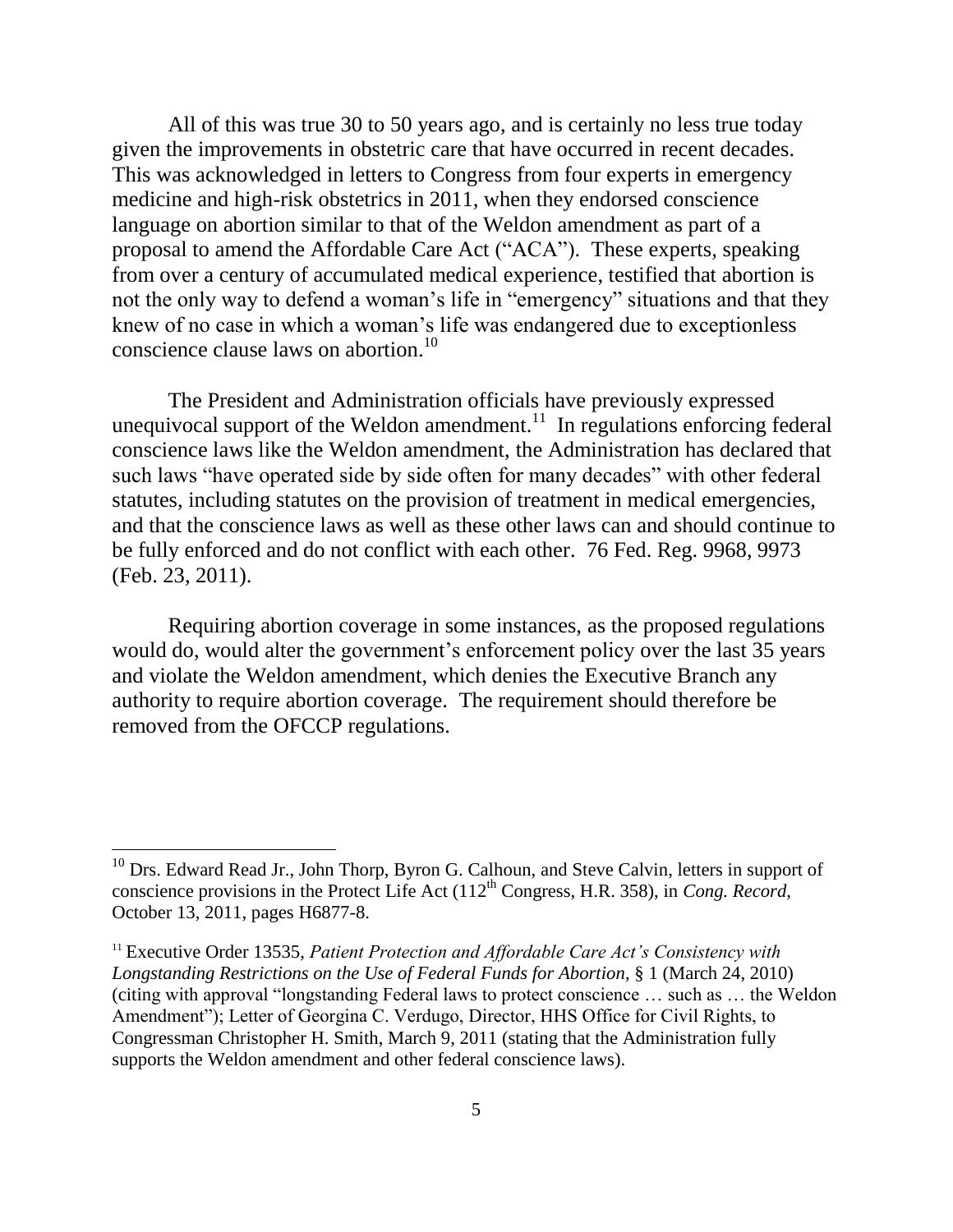## **II. Inconsistency with Title VII**

#### **A. Contraceptive Coverage**

The proposed regulations would require federal contractors and subcontractors to cover contraceptives in their employee health plan to the same extent that health care costs are covered for other medical conditions. 80 Fed. Reg. at 5278.

This requirement purports to track Title VII as amended by the PDA. But neither Title VII nor the amendments to that title made by the PDA say anything about contraceptives. Neither does the legislative history. The Equal Opportunity Employment Commission ("EEOC") has argued for years that Title VII requires contraceptive coverage, but the argument has received a mixed reception in the federal district courts and has been rejected by the only federal court of appeals to consider it. *In re Union Pacific Railroad Employment Practices Litigation*, 479 F.3d 936 ( $8<sup>th</sup>$  Cir. 2007) (noting the conflict in the district courts, expressly rejecting the EEOC's position, and holding that Title VII does not require coverage of contraceptives). As the Eighth Circuit noted in *Union Pacific*, contraception is not related to pregnancy for PDA purposes because contraceptives, by definition, are intended to *prevent* pregnancy from occurring. *Id*. at 943. In addition, a plan that excludes contraceptives, tubal ligations, condoms and vasectomies is gender neutral. *Id*. at 944-45.

Finally, the claim that Title VII requires contraceptive coverage is difficult to square with the Administration's position in defending regulations issued under the "preventive services" provision of ACA. The ACA regulations require health plans to cover contraceptives, but provide a limited exemption for some religious employers and propose what the government characterizes as an "accommodation" for other employers. The regulations have given rise to scores of lawsuits by employers who object on religious grounds to including or facilitating coverage of all or some contraceptives in their employer-sponsored plan. If Title VII, as amended by the PDA, provided a plausible alternative ground for mandating contraceptive coverage, one would have expected the federal government at least to have made that argument. But to our knowledge, it has not done so. The fact that not a single federal court of appeals has accepted the EEOC's claim that Title VII requires coverage of contraceptives would be one logical explanation as to why the government abandoned any such claim in the ACA litigation.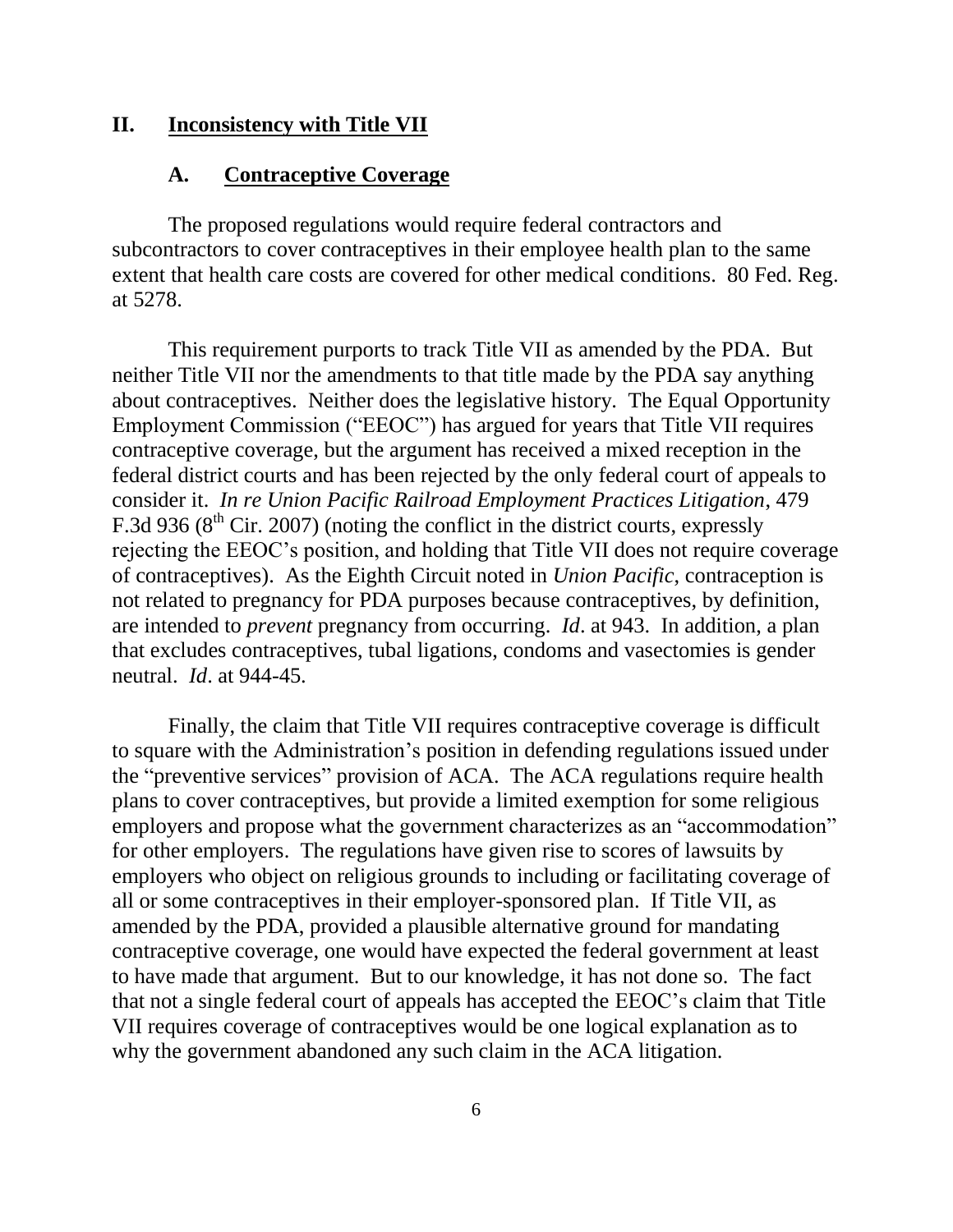#### **B. Same-Sex Relationships**

 $\overline{a}$ 

The proposed regulations would forbid federal contractors and subcontractors to subject an employee to "[a]dverse treatment … because he or she does not conform to sex-role expectations by being in a relationship with a person of the same sex." 80 Fed. Reg. at 5279.

It is not clear what OFCCP means by "being in a relationship with a person of the same sex," or how broadly or narrowly it construes "conform[ity]" to "sexrole expectations." If, however, this provision is intended to say that Title VII protects sexual conduct between persons of the same sex, then it is incorrect as a matter of law. Title VII says nothing about same-sex relationships or conduct. In light of this statutory silence, it is not surprising that the federal courts of appeals have uniformly held that Title VII does not forbid discrimination on the basis of "sexual orientation."<sup>12</sup>

If Title VII *already* prohibited discrimination on the basis of "sexual orientation" (however one construes that term), it would be impossible to account for efforts over the past several years to enact the Employment Non-Discrimination Act ("ENDA"), a bill that expressly prohibits workplace discrimination on the basis of sexual orientation. No proposals would have been made in past congresses, as there have been for years, to prohibit sexual orientation discrimination if such discrimination were already prohibited under federal law. Congress's refusal to enact such proposals "is strong evidence of congressional intent in the face of consistent judicial decisions refusing to interpret 'sex' to include sexual orientation." *Simonton v. Runyon*, 232 F.3d 33, 35 (2d Cir. 2000).

<sup>12</sup> *Larson v. Unites Air Lines*, 482 F. App'x 344, 348 n.1 (10th Cir. 2012); *Gilbert v. Country Music Association*, 432 F. App'x 516, 520 (6th Cir. 2011); *Pagan v. Gonzalez*, 430 F. App'x 170, 171-72 (3d Cir. 2011); *Dawson v. Bumble & Bumble*, 398 F.3d 211, 217-18 (2d Cir. 2005); *Osborne v. Gordon & Schwenkmeyer Corp*., 10 F. App'x 554, 554 (9th Cir. 2001); *Richardson v. BFI Waste Systems*, 2000 WL 1272455, \*1 (5th Cir. Aug. 15, 2000); *Hamner v. St. Vincent Hospital & Health Care Center, Inc*., 224 F.3d 701, 704, 707 (7th Cir. 2000); *Higgins v. New Balance Athletic Shoe*, 194 F.3d 252, 259 (1st Cir. 1999); *Hopkins v. Baltimore Gas & Electric Co*., 77 F.3d 745, 751-52 & n.3 (4th Cir. 1996); *Williamson v. A.G. Edwards and Sons*, 876 F.2d 69, 70 (8th Cir. 1989); *Blum v. Gulf Oil Corp*., 597 F.2d 936, 938 (5th Cir. 1979) (binding on the Eleventh Circuit, as well as the Fifth, because it was decided before October 1, 1981; *see Bonner v. City of Prichard*, 661 F.2d 1206 (11th Cir. 1981)). The case law often does not differentiate between inclination and conduct; none of the cited cases affirmatively suggests that either sexual inclination or conduct is protected under Title VII.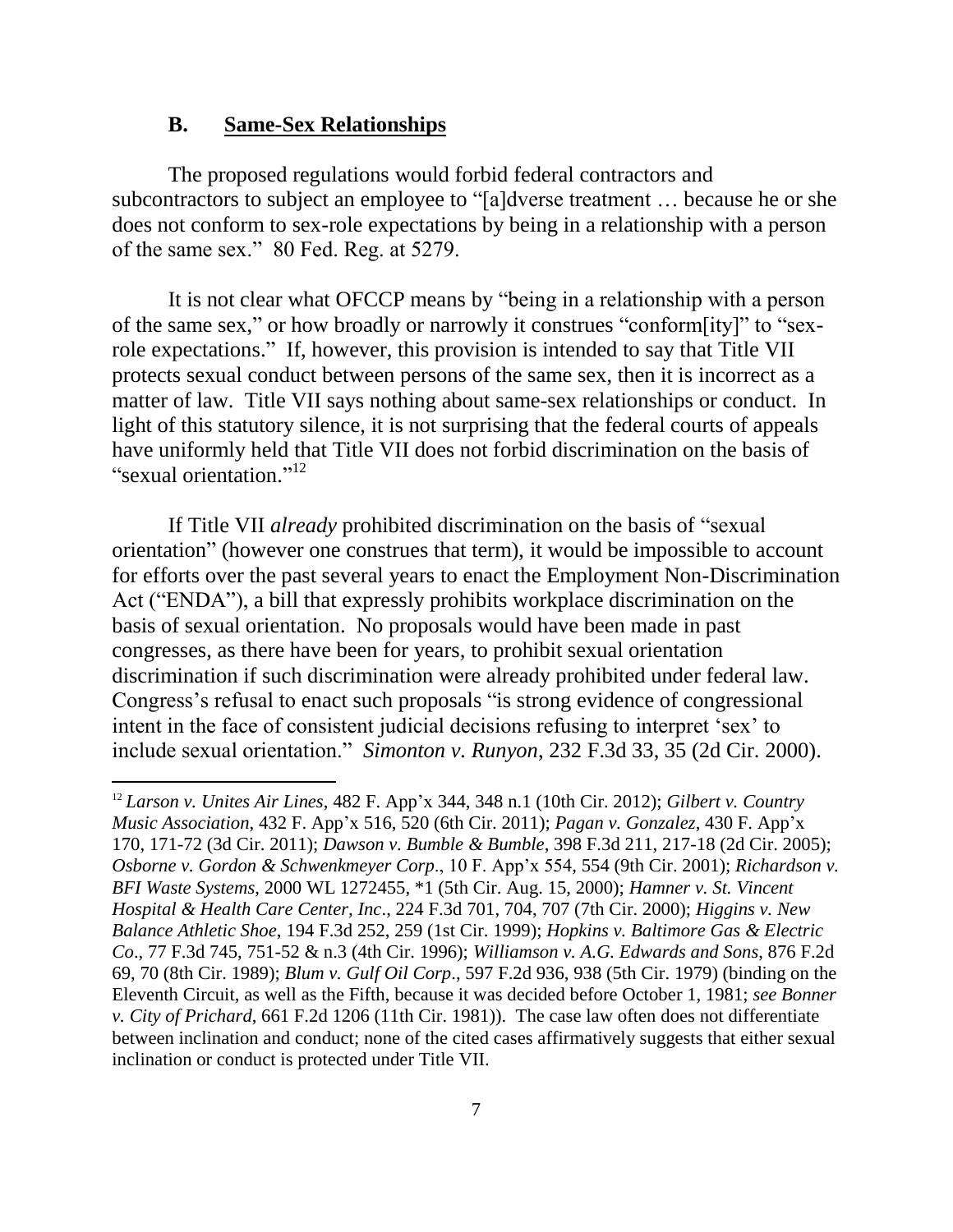# **C. Gender Identity**

 $\overline{a}$ 

The proposed regulations would forbid employment discrimination on the basis of actual or perceived "gender identity" or "transgender status." 80 Fed. Reg. at 5277, 5279. Inclusion of these categories in the regulations is problematic for several reasons.

*First*, Title VII says nothing about "gender identity" or "transgender status." Because Title VII says nothing about these categories, there is no statutory basis for including them in a regulatory definition of sex discrimination that is intended to mirror Title VII.<sup>13</sup>

*Second*, the term "gender identity," which is undefined in the proposed regulations, is ambiguous, and the ambiguity allows for results that are positively at odds with case law interpreting Title VII. "Gender identity" could be construed, for example, to include *per se* protection of transsexualism, to preclude reasonable workplace rules requiring different dress and grooming standards for men and women, or to preclude the use of workplace restrooms and locker rooms based on one's biological sex. 14 Courts have held, however, that Title VII's prohibition of "sex discrimination" does *not* make transsexuals a protected class,<sup>15</sup> does *not* preclude reasonable workplace rules requiring different dress and grooming

<sup>15</sup> *Etsitty v. Utah Transit Authority*, 502 F.3d 1215, 1221(10th Cir. 2007) ("This Court agrees with ... the vast majority of federal courts to have addressed this issue and concludes discrimination against a transsexual based on the person's status as a transsexual is not discrimination because of sex under Title VII"). While some courts have allowed Title VII sex discrimination claims by transsexual employees on the *Price Waterhouse* theory of "sex stereotyping," most have held that such stereotyping is a distinct legal category that is not congruent with gender identity. *E.g*., *Smith v. City of Salem*, 378 F.3d 566, 574-75 (6th Cir. 2004) (noting that an individual's status as a transsexual is irrelevant to the availability of Title VII protection under *Price Waterhouse*); *see Price Waterhouse v. Hopkins*, 490 U.S. 228 (1989) (holding that an accounting firm's failure to admit a female employee to partnership because it considered her to be too "macho" was sex stereotyping in violation of Title VII's prohibition of sex discrimination).

<sup>13</sup> The legislative history is likewise silent. *Ulane v. Eastern Airlines*, 742 F.2d 1081, 1085 (7th Cir. 1984).

<sup>&</sup>lt;sup>14</sup> Our use of terms such as "transsexualism" and "sex change" should not be read as a concession that a person can, in fact, actually change his or her given sex, such as through surgical alteration of the genitalia, nor should it be read to suggest that we consider such actions morally licit.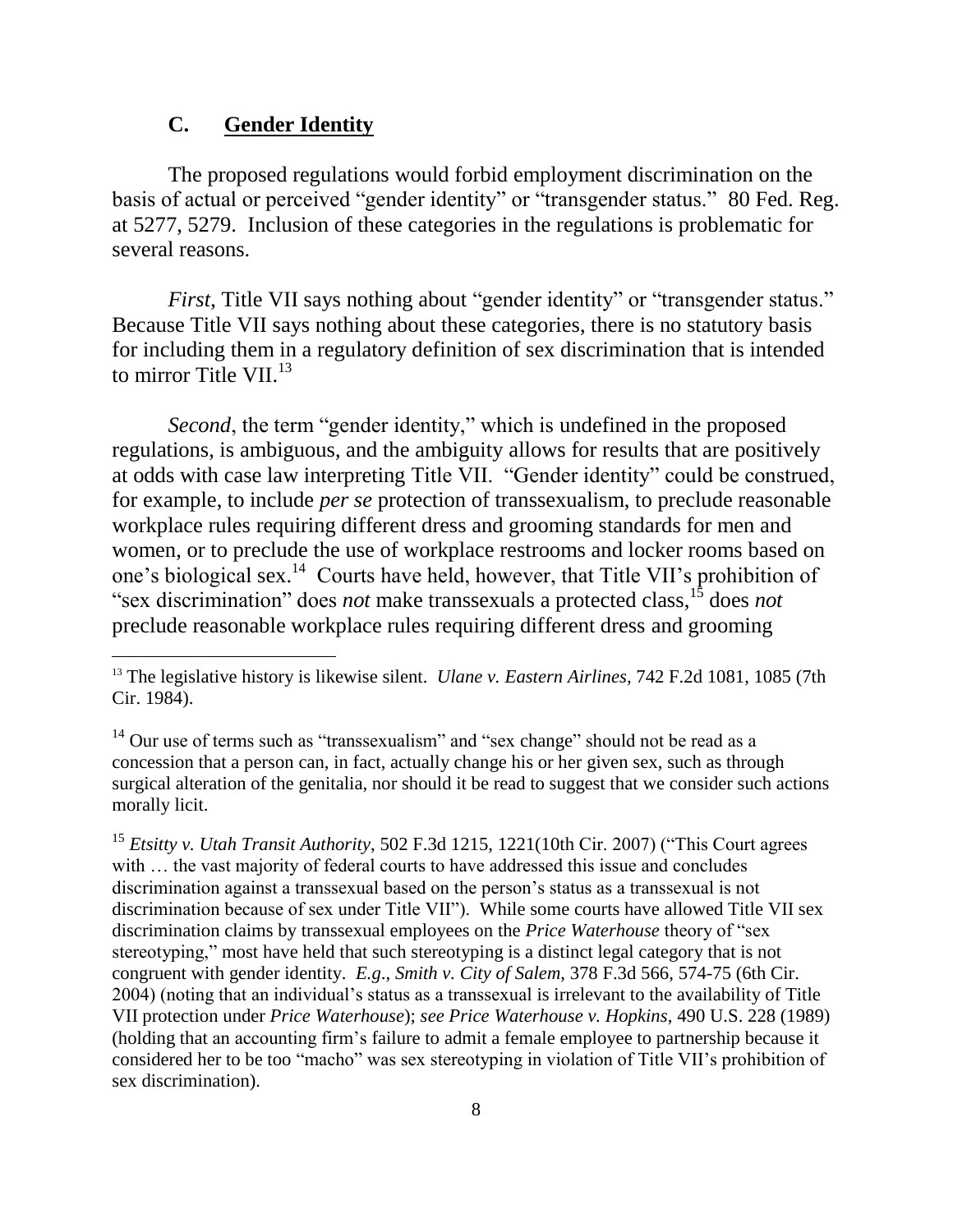standards for men and women,<sup>16</sup> and does *not* preclude the reservation of restrooms and locker rooms based on biological sex.<sup>17</sup> In this respect, use of the term "gender identity" in the proposed regulations is over-inclusive because it goes beyond what Title VII proscribes with regard to sex discrimination. On the other hand, if OFCCP is intending merely to follow *Price Waterhouse*, *see* note 15, *supra*, then the use of the term "gender identity" is under-inclusive because claims of sex stereotyping do not require a showing of discrimination based on gender identity.<sup>18</sup> For these reasons, the term "gender identity" is a poor fit with Title VII's ban on sex discrimination.

*Third*, as noted above with respect to sexual orientation discrimination, if Title VII *already* prohibits discrimination on the basis of gender identity, then efforts to enact a bill such as ENDA, expressly prohibiting workplace discrimination on the basis of gender identity, would be inexplicable. There would have been no proposals in past congresses (as there have been) to prohibit "gender identity" discrimination if federal law already prohibited it.

*Fourth*, we believe that inclusion of "gender identity" in the OFCCP regulations would have an adverse impact on the rights of other employees. Employees have, for example, a legitimate expectation of privacy in workplace restrooms and locker rooms. The failure to even advert to these interests in the

 $\overline{a}$ 

<sup>17</sup> *Etsitty*, 502 F.3d at 1225 (noting that "an employer's requirement that employees use restrooms matching their biological sex … does not discriminate against employees who fail to conform to gender stereotypes"); *see Johnson v. Fresh Mark*, 98 F. App'x 461 (6th Cir. 2004) (holding that an employer did not violate Title VII when it refused to allow an employee, born male but preparing for sex change surgery, to use the women's restroom).

<sup>18</sup> Ann Hopkins, the plaintiff in *Price Waterhouse*, is a prime example. Hopkins was denied admission to partnership in her accounting firm because of her perceived masculine mannerisms and for not dressing more "femininely." There is no indication that she identified with *being* a man. Further, as courts have noted, there are limits to how far one can stretch *Price Waterhouse*. There is no suggestion in the opinion, for example, that Title VII requires an employer to allow an employee to cross-dress at work or to use a restroom reserved for the opposite sex, and the case law under Title VII is to the contrary. *See* notes 16 & 17, *supra*.

<sup>16</sup> *Jespersen v. Harrah's Operating Co.*, 392 F.3d 1076, 1080 (9th Cir. 2004) (holding that "grooming and appearance standards that apply differently to women and men do not constitute discrimination on the basis of sex"); *Nichols v. Azteca Rest. Enters*., 256 F.3d 864, 875 n.7 (9th Cir. 2001) (stating that "there is [no] violation of Title VII occasioned by reasonable regulations that require male and female employees to conform to different dress and grooming standards"), cited with approval in *Etsitty*, 502 F.3d at 1224-25.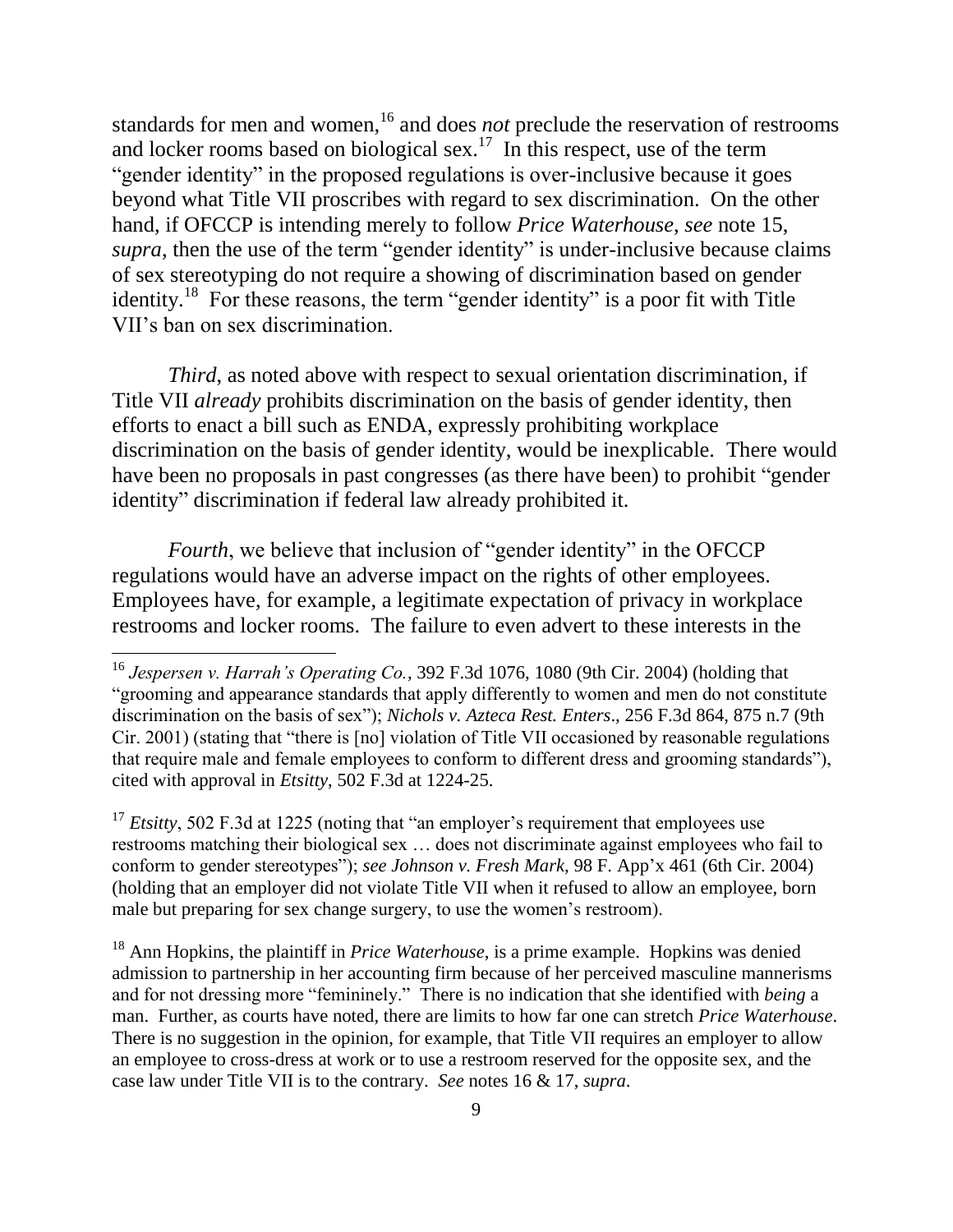context of "gender identity" is surprising given the references elsewhere in the preamble to the proposed regulations to the privacy interests of employees. *E.g*., 80 Fed. Reg. at 5253 (noting that if a contractor provides restrooms or changing facilities, it "must provide separate or single-user restrooms or changing facilities to assure privacy between the sexes"). Inclusion of gender identity in the regulations would violate those reasonable expectations.

#### **III. Administrative Procedure Act**

Because they are in direct conflict or are otherwise inconsistent with relevant federal statutes, the four requirements discussed in this letter violate the APA. 5 U.S.C. § 706 (authorizing a court to "hold unlawful and set aside agency action[s]" that are "arbitrary, capricious, an abuse of discretion, or otherwise not in accordance with law").

#### **IV. Religious Freedom Restoration Act**

Even if the four requirements discussed in this letter could be squared with the Weldon amendment, Title VII, and the APA, RFRA would forbid their application to prospective and actual government contractors with religious objections to abortion or contraceptive coverage or with religiously-motivated employee conduct standards at odds with the stated prohibitions concerning samesex relationships and gender identity/transgender status.

### **A. RFRA's Applicability to Government Contracts**

RFRA forbids the federal government to substantially burden the exercise of religion, even if the burden results from a rule of general applicability, unless the burden furthers a compelling government interest by the means least restrictive of religious exercise. 42 U.S.C. § 2000bb-1.

RFRA applies to the denial of government contracts for three independent and mutually reinforcing reasons. First, the statute "applies to all Federal law, and the implementation of that law, whether statutory or otherwise…." 42 U.S.C. § 2000bb-3. Second, the stated purpose of RFRA, as set forth in 42 U.S.C. § 2000bb(b)(1), is "to restore the compelling interest test as set forth in *Sherbert v. Verner*, 374 U.S. 398 (1963)," a case that involved a challenge to the denial of government benefits. Third, and most importantly, RFRA makes specific reference to government funding. The relevant text (42 U.S.C. § 2000bb-4) states: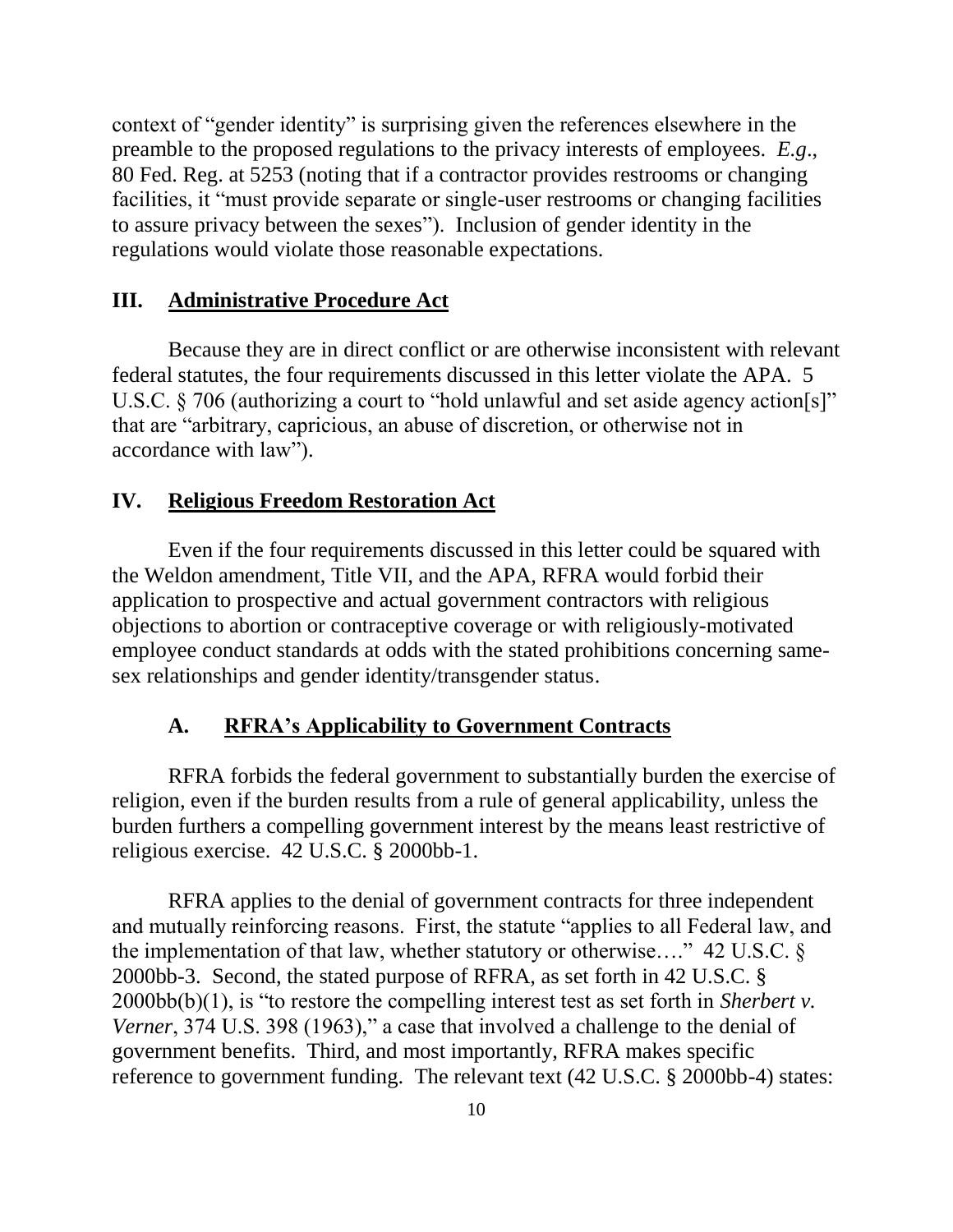*Granting* government funding, benefits, or exemptions, to the extent permissible under the Establishment Clause, shall not constitute a violation of this chapter [*i.e*., RFRA]. As used in this section, the term "granting," used with respect to government funding, benefits, or exemptions, *does not include the denial of government funding, benefits, or exemptions*. [Emphasis added.]

Since "granting" funding is not a violation of RFRA, but "granting" does not include "the denial of funding," Congress clearly contemplated that a denial of government funding may be a violation of RFRA. The Department of Justice has reached the same conclusion.<sup>19</sup> Whether denial of funding is a RFRA violation in a particular case, of course, depends on whether religious exercise is substantially burdened by government action that is not the least restrictive means of furthering a compelling government interest. As detailed further below, we believe that the four problematic requirements identified above would violate RFRA.

#### **B. Substantial Burden**

 $\overline{a}$ 

Conditioning receipt of a government contract on a requirement to provide coverage of abortion or contraceptives, or to waive religiously-motivated employee conduct standards regarding human sexuality, would impose a "substantial burden" on an employer's exercise of religion. *See*, *e.g*., *Burwell v. Hobby Lobby Stores, Inc.*, 134 S. Ct. 2751, 2775-79 (2014) (contraceptive mandate imposed a substantial burden on closely-held for-profit company with religious objections to such coverage); *Sherbert v. Verner*, 374 U.S. 398, 404 (1963). If a condition on the availability of a government benefit—in this case, funding through a government contract—"forc[es] [an institution] to choose between following the precepts of [its] religion and forfeiting benefits, on the one hand, and abandoning one of the precepts of [its] religion in order to [qualify for benefits], on the other hand," the government has "put<sup>[]</sup> the same kind of burden upon the free exercise of religion as would a fine imposed against [the institution] for [its exercise of

<sup>&</sup>lt;sup>19</sup> Office of Legal Counsel, Application of the Religious Freedom Restoration Act to the Award of a Grant Pursuant to the Juvenile Justice and Delinquency Prevention Act, June 29, 2007, at [http://www.justice.gov/sites/default/files/olc/opinions/2007/06/31/worldvision.pdf.](http://www.justice.gov/sites/default/files/olc/opinions/2007/06/31/worldvision.pdf) *See also* Letter of Douglas Laycock to Eric Holder, Nov. 13, 2009, at [http://www.ecfa.org/Files/LaycockHolderReRFRA.pdf.](http://www.ecfa.org/Files/LaycockHolderReRFRA.pdf)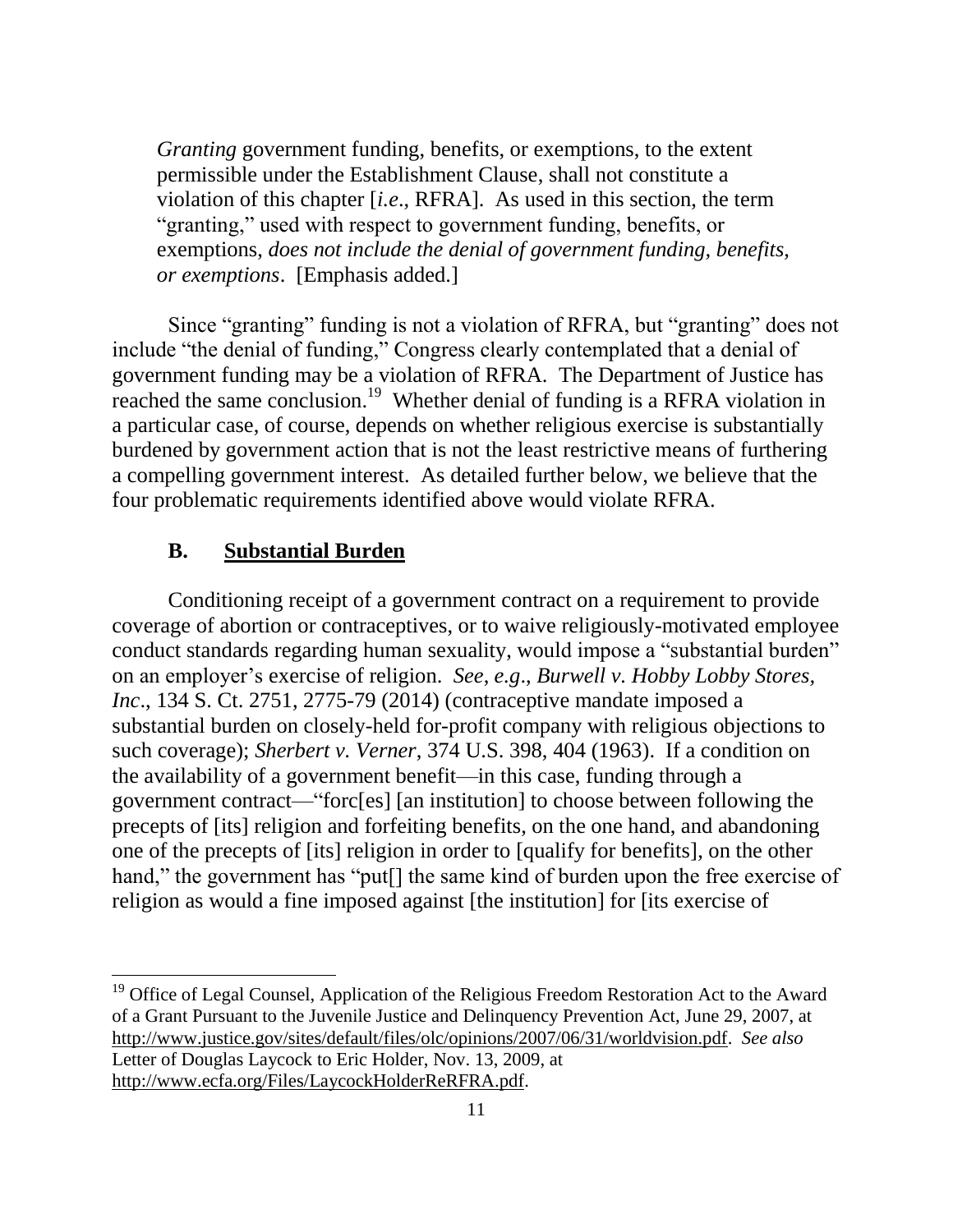religion]." *Sherbert*, 374 U.S. at 404, quoted in the legal opinion of the Department of Justice's Office of Legal Counsel, *supra* note 19, at 12.

### **C. Compelling Interest and Least Restrictive Means**

Once a substantial burden is demonstrated, the government bears the burden of proving that its action is the least restrictive means of furthering a compelling government interest. 42 U.S.C. § 2000bb-1(b). As a unanimous Supreme Court emphasized earlier this year, this standard has teeth. A "broadly formulated interest" does not suffice for purposes of demonstrating a compelling interest. *Holt v. Hobbs*, 135 S. Ct. 853, 863 (2015). Instead, the government must prove that its action furthers a compelling interest as applied to the *specific* individuals or organizations whose religious convictions are thereby burdened. *Id*. at 863. The least-restrictive-means standard, in turn, is "exceptionally demanding" and requires the government to show "that it lacks other means of achieving its desired goal without imposing a substantial burden on the exercise of religion by the objecting party." *Id*. at 864. "If a less restrictive means is available for the Government to achieve its goals, the Government must use it." *Id*.

We do not believe that the government can meet the particularized and "exceptionally demanding" burden that RFRA places upon it with respect to any of the four proposed regulatory requirements discussed in this letter. $^{20}$ 

Contractors and subcontractors with religious and moral objections to abortion or contraceptive coverage are very likely to prevail on a RFRA claim under *Hobby Lobby*. In that case, the Court held that RFRA forbade a contraceptive mandate as applied to three closely-held for-profit companies with religious objections to contraceptive coverage under ACA. The government had offered an exemption to some employers and what it characterized as an "accommodation" to others, but it offered neither an exemption nor an accommodation to for-profit companies. The Court concluded that the mandated coverage was not tailored narrowly to further a compelling government interest, because the government had at its disposal at least one alternative that was less restrictive of religious freedom, namely, the "accommodation" it had offered to

 $20$  Failure to grant a meaningful accommodation would also be irreconcilable with Executive Order 13279, as amended by President Obama on November 17, 2010, and related regulations, which state that faith-based groups are to be allowed, without impairing their religious character, to participate in federal social service programs on equal footing with other groups.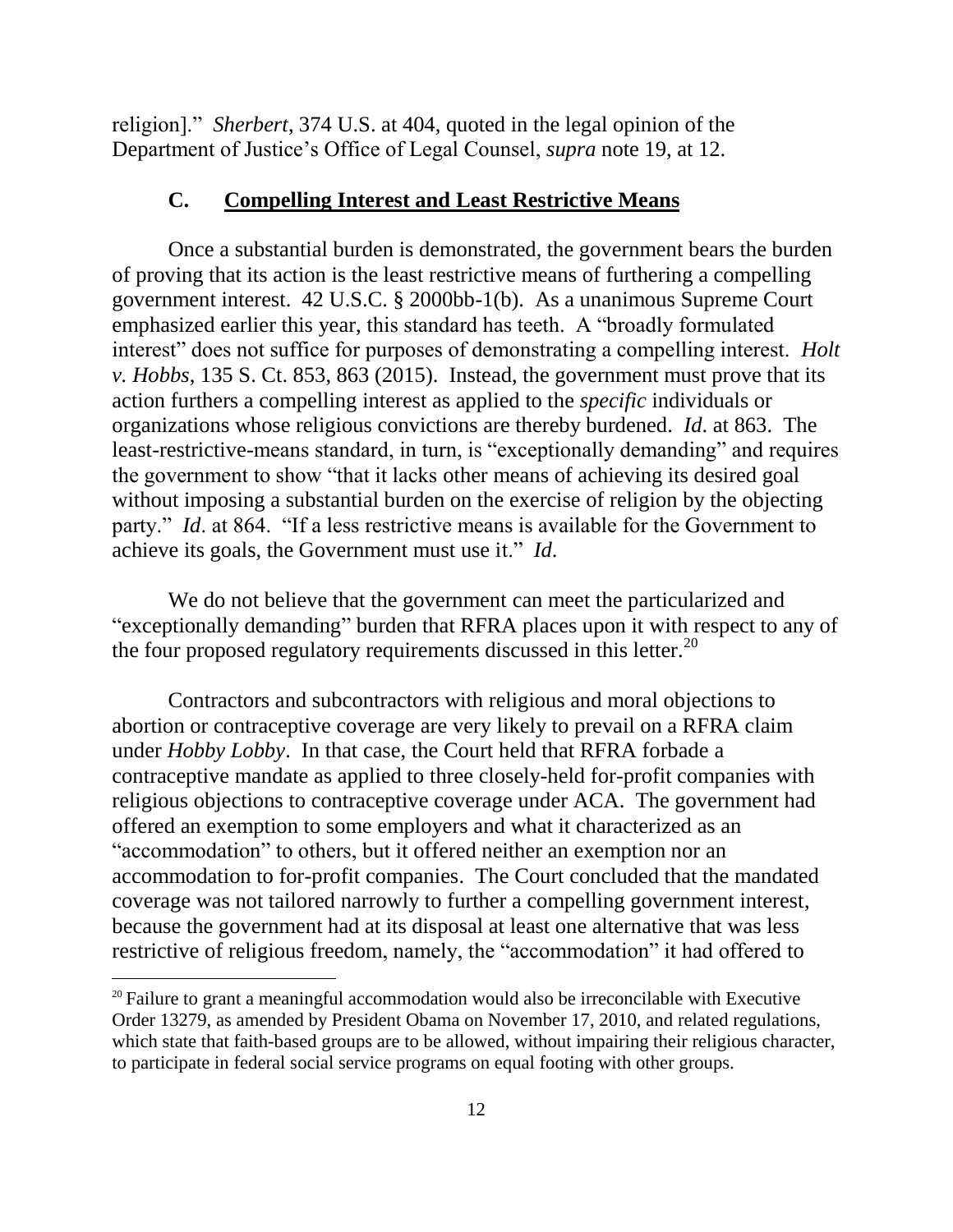some religious employers. In this case, the government's position would be even *less* defensible than in *Hobby Lobby* (a case the government lost) because the proposed regulations contemplate no exception or accommodation of *any* kind for *any* employer, religious or not. Put another way, the proposed contraceptive mandate in this case is even more intrusive into free exercise, and less accommodating of religious objections, than the contraceptive mandate that the Supreme Court has already struck down under RFRA, making it likely that the former regulations will face the same fate as the latter.

The failure to suggest any exception or accommodation in the context of contraceptive coverage is also remarkable in light of not just the ACA, but other federal laws on this subject. Every year since 1986, for example, Congress has prohibited discrimination against foreign aid grant applicants who offer only natural family planning on account of their religious or conscientious convictions.<sup>21</sup> Every year since 1999, Congress has exempted religious health plans from a contraceptive coverage mandate in the federal employees' health benefits program, and prohibited other health plans in this program from discriminating against individuals who object to prescribing or providing contraceptives on moral or religious grounds.<sup>22</sup> Every year since 2000, Congress has affirmed its intent that a conscience clause protecting religious beliefs and moral convictions be a part of any contraceptive mandate in the District of Columbia.<sup>23</sup> If contraceptive coverage is so compelling in the Title VII context,

<sup>21</sup> For the most recent enactment, *see* Consolidated and Further Continuing Appropriations Act, 2015, Pub. L. No. 113-235, Div. J, tit. III ("Provided further, That in awarding grants for natural family planning under section 104 of the Foreign Assistance Act of 1961 no applicant shall be discriminated against because of such applicant's religious or conscientious commitment to offer only natural family planning").

<sup>&</sup>lt;sup>22</sup> For the most recent enactment, *see id.*, Div. E, tit. VII, § 726 ("Nothing in this section shall apply to a contract with … any existing or future plan, if the carrier for the plan objects to such coverage on the basis of religious beliefs… In implementing this section, any plan that enters into or renews a contract under this section may not subject any individual to discrimination on the basis that the individual refuses to prescribe or otherwise provide for contraceptives because such activities would be contrary to the individual's religious beliefs or moral convictions").

<sup>&</sup>lt;sup>23</sup> For the most recent enactment, *see id.*, Div. E, tit. VIII, § 808 ("Nothing in this Act may be construed to prevent the Council or Mayor of the District of Columbia from addressing the issue of the provision of contraceptive coverage by health insurance plans, but it is the intent of Congress that any legislation enacted on such issue should include a 'conscience clause' which provides exceptions for religious beliefs and moral convictions").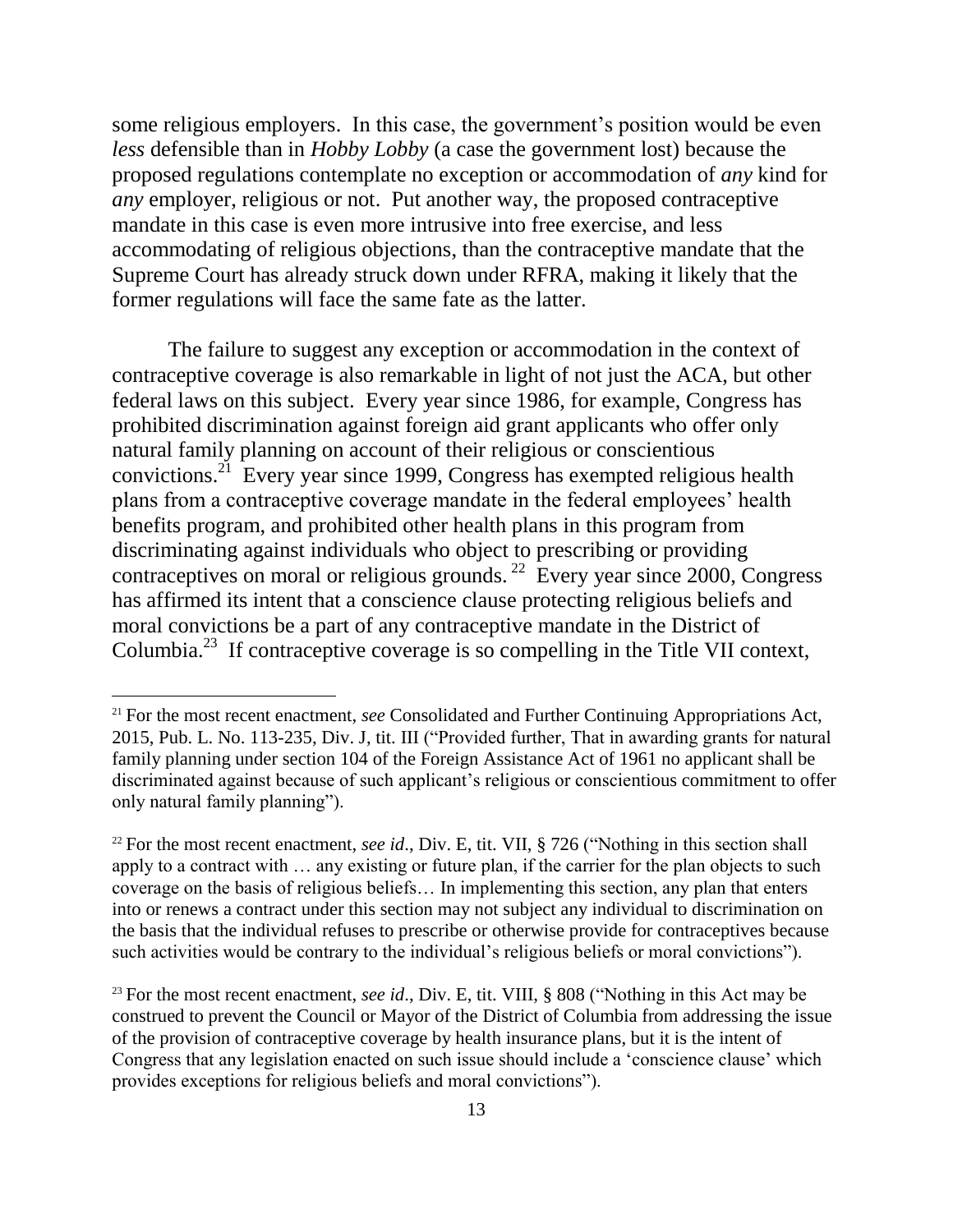one might ask, why are such broad exemptions allowed in other contexts? *See Gonzales v. O Centro Espírita,* 546 U.S. 418, 433 (2006) ("It is established in our strict scrutiny jurisprudence that 'a law cannot be regarded as protecting an interest "of the highest order" when it leaves appreciable damage to that supposedly vital interest unprohibited.'") (quoting *Church of Lukumi Babalu Aye, Inc. v. Hialeah*, 508 U.S. 520, 547 (1993)). In this regard, it is especially ironic that the government would cite the interest in *reducing* legal expenses (80 Fed. Reg. at 5248) as a justification for the proposed regulations, when the contraceptive coverage that they would mandate seems virtually assured of increasing legal expenses and litigation costs for both conscientiously-objecting employers and the government.

The proposed sexual orientation and gender identity nondiscrimination rules fare no better under RFRA. Here the government's interests, even if deemed compelling, are at cross purposes with, and compromise, other legitimate interests. *See Hobby Lobby*, 134 S. Ct. at 2780 ("Even a compelling interest may be outweighed in some circumstances by another even weightier consideration."). The Supreme Court has held, for example, that the federal constitutional right of expressive association of a membership organization trumps a state law forbidding sexual orientation discrimination in public accommodations. *Boy Scouts v. Dale*, 530 U.S. 640 (2000). Significantly, the employer in that case had no religious affiliation. By virtue of the additional protection they enjoy under the Religion Clauses of the First Amendment, faith-based organizations would have even *stronger* interests in an exemption.<sup>24</sup> Indeed, some state courts, applying tests identical or similar to that of RFRA, have already concluded that the government's interest in sexual orientation nondiscrimination in the workplace does not justify interference with a religious employer's right to govern itself.<sup>25</sup>

 $24$  The Supreme Court has recognized the important interest in preventing government encroachment upon church governance and operation since at least the mid-19<sup>th</sup> century. *Watson v. Jones*, 80 U.S. 679 (1872); *Gonzales v. Roman Catholic Archbishop of Manila*, 280 U.S. 1 (1929). Later cases recognize that this interest is protected under the First Amendment Religion Clauses. *Kedroff v. St. Nicholas Cathedral of Russian Orthodox Church*, 344 U.S. 94 (1952); *Kreshik v. Saint Nicholas Cathedral*, 363 U.S. 190 (1960); *Serbian Eastern Orthodox Diocese v. Milivojevich*, 426 U.S. 696 (1976); *Presbyterian Church v. Mary E.B. Hull Mem. Presbyterian Church*, 393 U.S. 440 (1969).

<sup>25</sup> *Madsen v. Erwin*, 481 N.E.2d 1160, 1165 (Mass. 1985) (religiously affiliated newspaper's "decision to fire [employee] because of her sexual preference can only be construed as a religious one, made by a Church as employer," which is unreviewable by the courts); *Walker v.*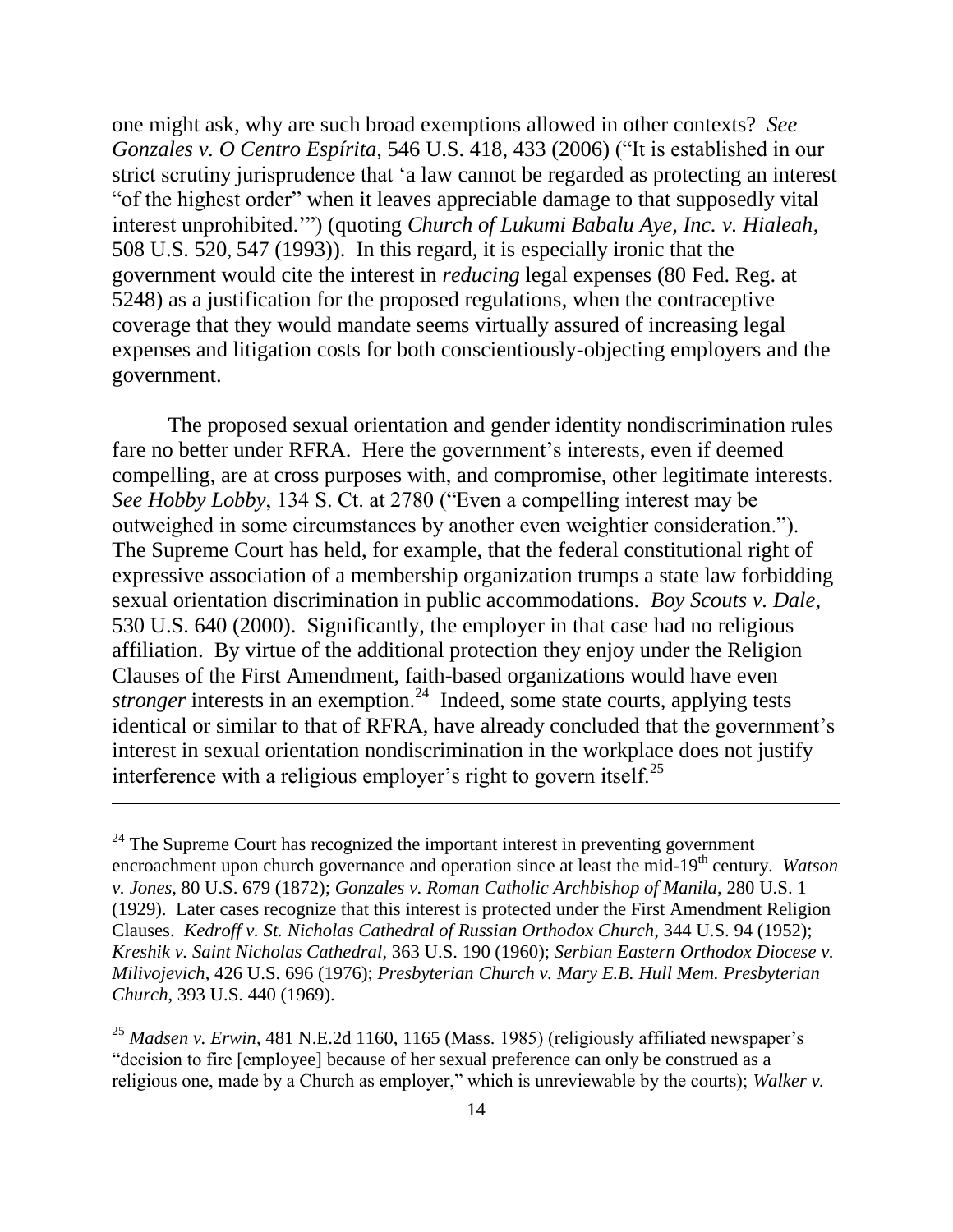We also believe, in the case of faith-based organizations in particular, that it would be difficult for the government to satisfy the "exceptionally demanding" least-restrictive-means test. It seems fair to conclude that persons who voluntarily associate with a religious organization, whether as employees or otherwise, implicitly consent to the religious and moral convictions that animate and underlie the organization's work. *E.g*., *Watson*, 80 U.S., at 729 ("All who unite themselves to [voluntary religious associations] do so with an implied consent" to ecclesiastical governance); *cf.* 78 Fed. Reg. 39870, 39874 (July 2, 2013) (stating that houses of worship and their integrated auxiliaries are "more likely than other employers to employ people of the same faith" who share the same religious and moral convictions as the employer, but declining to apply this reasoning to all religiously-affiliated employers); Douglas Laycock, *Towards a General Theory of the Religion Clauses: The Case of Church Labor Relations and the Right to Church Autonomy*, 81 Col. L. Rev. 1373, 1408-09 (1981) ("[C]hurches are entitled to insist on undivided loyalty from [their] employees. The employee accepts responsibility to carry out part of the religious mission…. [C]hurches rely on employees to do the work of the church and to do it in accord with church teaching. When an employee agrees to do the work of the church, he must be held to submit to church authority in much the same way as a member.").

The fact that ENDA and most state laws on sexual orientation nondiscrimination have a religious exemption<sup>26</sup> also suggests that the government can satisfy its interests by means less restrictive than burdening the religious liberty of employers with respect to human sexuality. *Cf. Holt* at 866 (the fact that the federal government and the vast majority of states allow prisoners to grow ½ inch beards suggests that the prison, which banned beards for security reasons,

*First Orthodox Presbyterian Church*, 22 Fair Empl. Prac. Cas. (BNA) 762, 1980 WL 4657, \*3 (Cal. Super. Ct. 1980) (concluding that if plaintiff "were allowed to collect damages from defendants because he was discharged for being gay, defendants would be penalized for their religious belief that homosexuality is a sin for which one must repent"); *Lewis ex rel*. *Murphy v. Buchanan*, 21 Fair Empl. Prac. Cas. (BNA) 696, 1979 WL 29147 (Minn. Dist. Ct. 1979) (refusing to enforce against church pastor an ordinance forbidding employment discrimination based on sexual preference).

 $\overline{a}$ 

<sup>26</sup> See Center for American Progress Action Fund, A STATE-BY-STATE EXAMINATION OF NONDISCRIMINATION LAWS AND POLICIES (June 2012), at 3-4 (showing that 21 of 31 states with sexual orientation nondiscrimination laws have religious exemptions), [https://www.americanprogress.org/issues/lgbt/report/2012/06/11/11696/a-state-by-state](https://www.americanprogress.org/issues/lgbt/report/2012/06/11/11696/a-state-by-state-examination-of-nondiscrimination-laws-and-policies/)[examination-of-nondiscrimination-laws-and-policies/.](https://www.americanprogress.org/issues/lgbt/report/2012/06/11/11696/a-state-by-state-examination-of-nondiscrimination-laws-and-policies/)